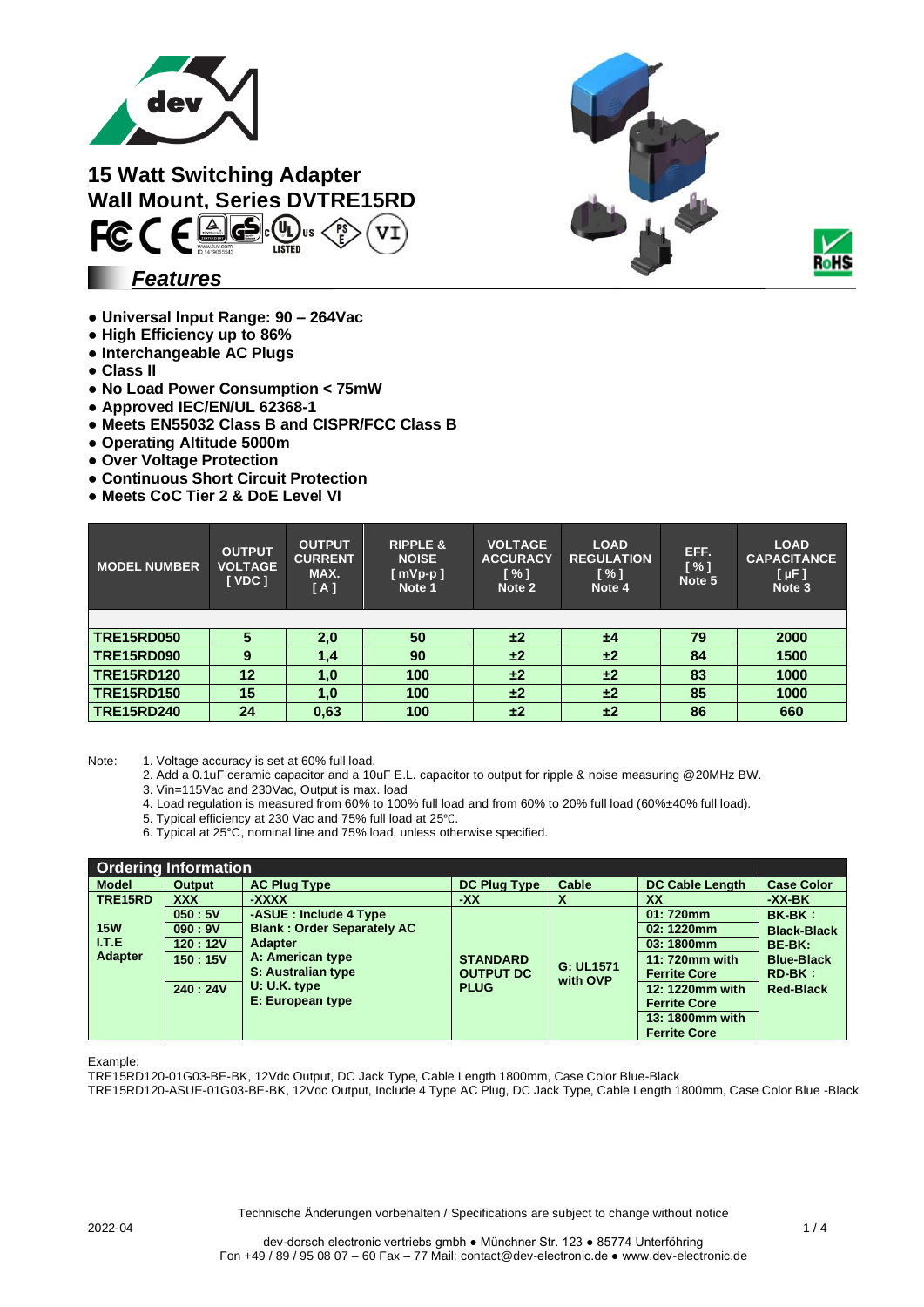# **Specifications**

## **Series DVTRE15RD**

### **INPUT SPECIFICATIONS:**

|  | .90-264Vac   |
|--|--------------|
|  | . 47 to 63Hz |
|  |              |
|  | . 250uA max. |
|  | . 50A max.   |

### **OUTPUT SPECIFICATIONS:**

#### **GENERAL SPECIFICATIONS:**

#### **SAFETY & EMC:**

ш

| EMC Emission EN 55032: 2015/AC: 2016, EN 61000-3-2:2014, EN 61000-3-3:2013, FCC CFR Title 47 Part 15 Subpart B: 2016 Class B |
|------------------------------------------------------------------------------------------------------------------------------|
| Conducted DisturbanceEN 55032:2015/AC:2016, EN 61000-6-3, EN 61204-3, FCC CFR Title 47 Part 15 Subpart B: 2016 Class B       |
| Radiated DisturbanceEN 55032:2015/AC:2016, EN 61000-6-3, EN 61204-3, FCC CFR Title 47 Part 15 Subpart B: 2016 Class B        |
|                                                                                                                              |
|                                                                                                                              |
|                                                                                                                              |
|                                                                                                                              |
|                                                                                                                              |
|                                                                                                                              |
|                                                                                                                              |
|                                                                                                                              |
|                                                                                                                              |
|                                                                                                                              |
|                                                                                                                              |

# **Derating Curve**



Technische Änderungen vorbehalten / Specifications are subject to change without notice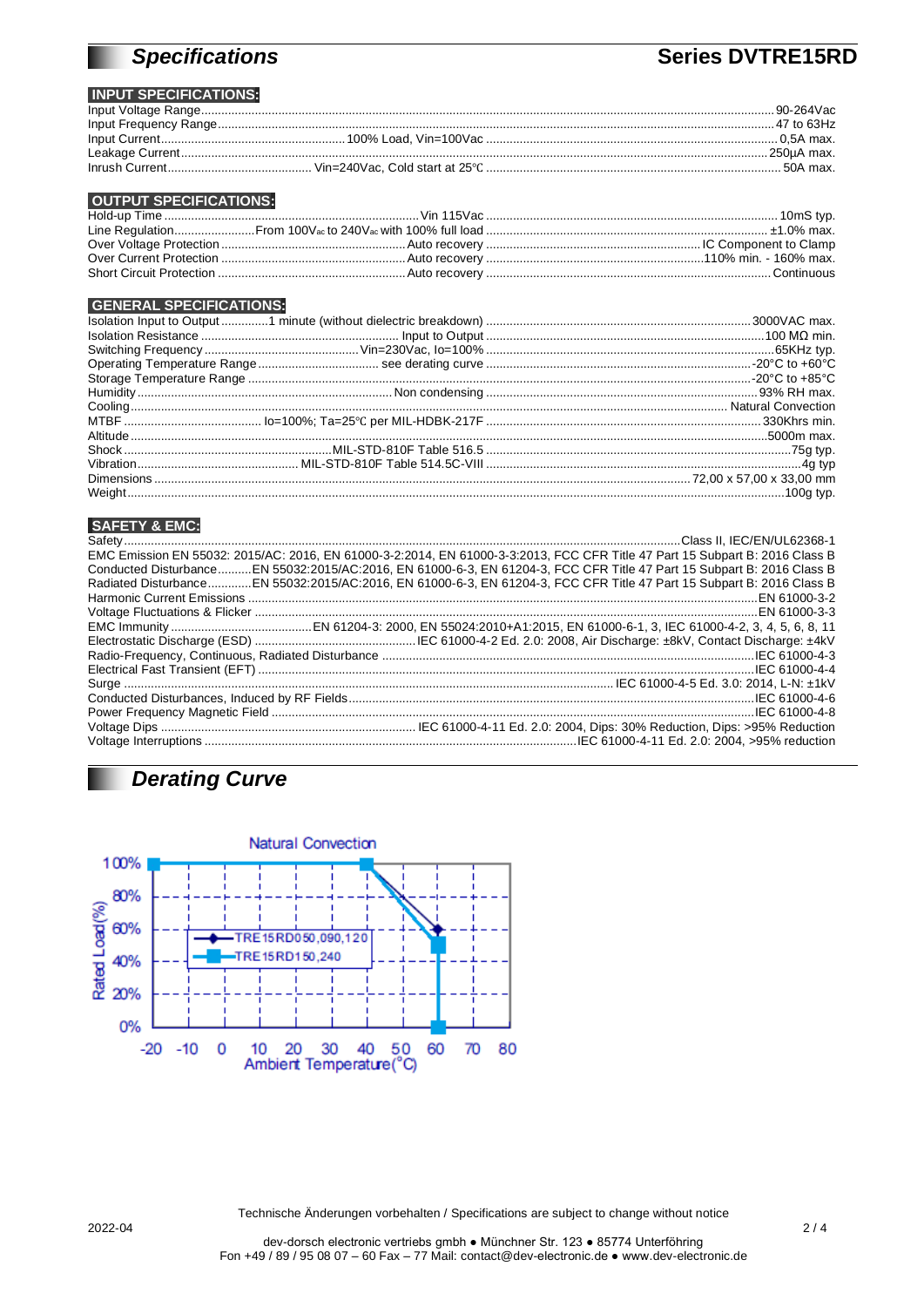### *Mechanical Specification* **Series DVTRE15RD**

All Dimensions in Inches (mm); Tolerance: Inches: x.xxx=±0.02, mm: x.xx=±0.5



| <b>TYPE</b> | ш<br><b>APRILLIC</b><br>$\mathbb{H}$<br>戸<br>u | <b>APCG-US</b><br>m<br>I<br>u | (APD2-EU)<br>ఆ    | 632103-333<br>ш.<br>₩<br>$\tilde{}$ |
|-------------|------------------------------------------------|-------------------------------|-------------------|-------------------------------------|
|             | U.K type (U)                                   | American type (A)             | European type (E) | Australian type (S)                 |

Technische Änderungen vorbehalten / Specifications are subject to change without notice